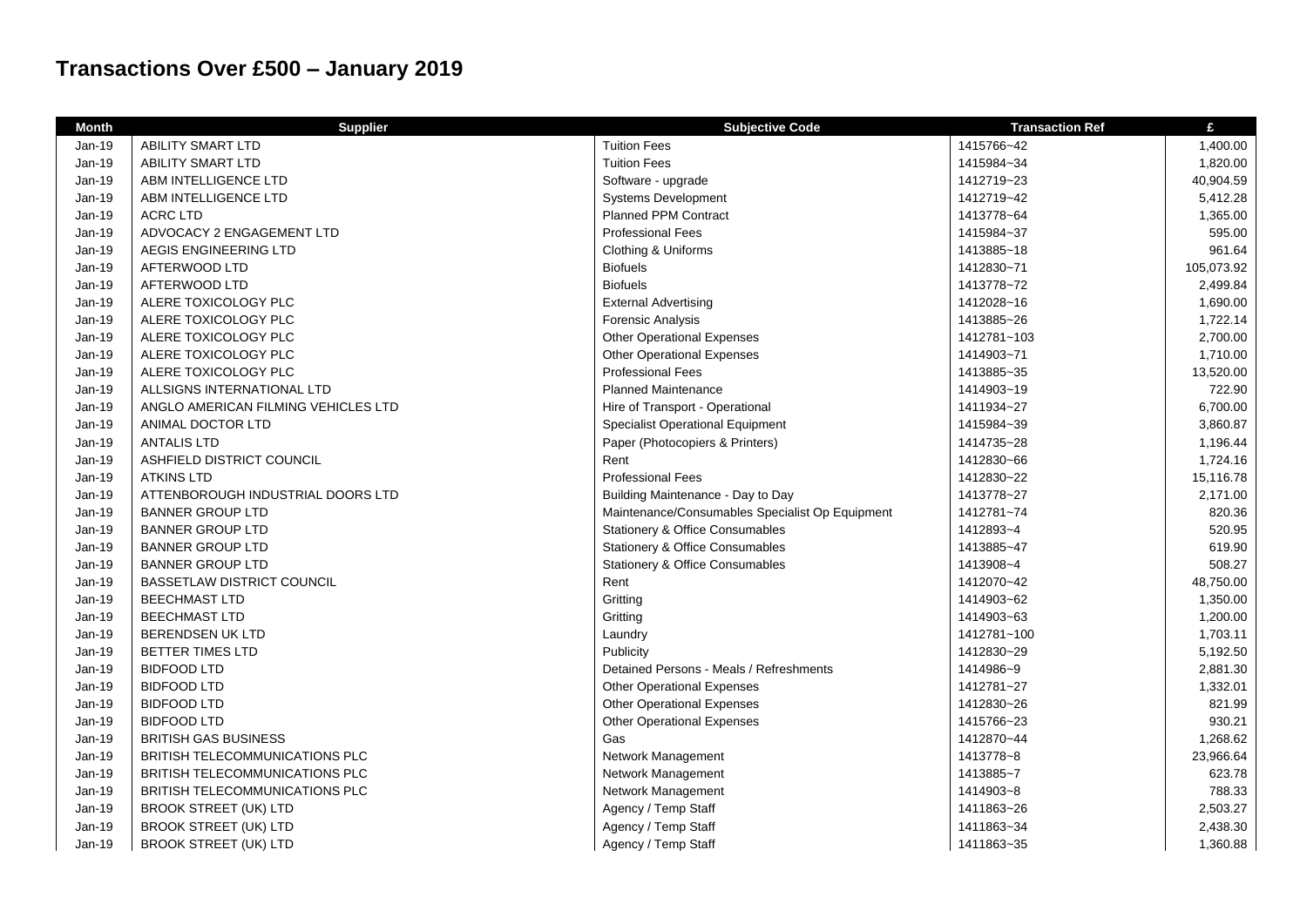| <b>Month</b> | <b>Supplier</b>                                                                       | <b>Subjective Code</b>                          | <b>Transaction Ref</b> | £            |
|--------------|---------------------------------------------------------------------------------------|-------------------------------------------------|------------------------|--------------|
| Jan-19       | <b>BROOK STREET (UK) LTD</b>                                                          | Agency / Temp Staff                             | 1411863~36             | 3,888.02     |
| $Jan-19$     | <b>BROOK STREET (UK) LTD</b>                                                          | Agency / Temp Staff                             | 1411863~37             | 2,454.47     |
| $Jan-19$     | <b>BROOK STREET (UK) LTD</b>                                                          | Agency / Temp Staff                             | 1411863~6              | 2,349.87     |
| Jan-19       | <b>BROOK STREET (UK) LTD</b>                                                          | Agency / Temp Staff                             | 1411863~9              | 14,348.45    |
| Jan-19       | <b>BROOK STREET (UK) LTD</b>                                                          | Agency / Temp Staff                             | 1412830~69             | 842.57       |
| Jan-19       | <b>BROOK STREET (UK) LTD</b>                                                          | Agency / Temp Staff                             | 1414735~12             | 1,206.69     |
| Jan-19       | <b>BROOK STREET (UK) LTD</b>                                                          | Agency / Temp Staff                             | 1414735~53             | 962.06       |
| $Jan-19$     | <b>BROOK STREET (UK) LTD</b>                                                          | Agency / Temp Staff                             | 1414735~73             | 1,523.79     |
| $Jan-19$     | <b>BROOK STREET (UK) LTD</b>                                                          | Agency / Temp Staff                             | 1414735~78             | 814.72       |
| $Jan-19$     | <b>BROOK STREET (UK) LTD</b>                                                          | Agency / Temp Staff                             | 1414735~79             | 2,415.64     |
| Jan-19       | <b>BROOK STREET (UK) LTD</b>                                                          | Agency / Temp Staff                             | 1414735~80             | 1,353.85     |
| $Jan-19$     | <b>BROOK STREET (UK) LTD</b>                                                          | <b>Consultants Fees</b>                         | 1414735~88             | 6,219.67     |
| Jan-19       | <b>BROOKFIELDS GARDEN &amp; LEISURE CENTRE</b>                                        | Building Maintenance - Day to Day               | 1414903~30             | 500.00       |
| Jan-19       | <b>BROXTOWE BOROUGH COUNCIL</b>                                                       | <b>Property Lease Charges</b>                   | 1412830~60             | 5,847.75     |
| Jan-19       | <b>BT GLOBAL SERVICES</b>                                                             | Airwave Service Charges                         | 1414735~20             | 541.66       |
| Jan-19       | <b>BUDDILTD</b>                                                                       | Maintenance/Consumables Specialist Op Equipment | 1414903~55             | 7,875.00     |
| Jan-19       | <b>BUYWORKS LTD</b>                                                                   | <b>Consultants Fees</b>                         | 1412781~17             | 11,747.28    |
| $Jan-19$     | <b>BUYWORKS LTD</b>                                                                   | <b>Consultants Fees</b>                         | 1415766~16             | 11,250.00    |
| Jan-19       | C.M.S. RECOVERY LTD                                                                   | Vehicle Maintenance                             | 1411863~40             | 1,117.02     |
| Jan-19       | CAPITA BUSINESS SERVICES LTD                                                          | Hardware - maintenance                          | 1412781~7              | 39,500.00    |
| Jan-19       | CAPITA BUSINESS SERVICES LTD                                                          | <b>Hotel Accommodation</b>                      | 1411863~15             | 618.78       |
| $Jan-19$     | <b>CAPITA BUSINESS SERVICES LTD</b>                                                   | <b>Hotel Accommodation</b>                      | 1411863~17             | 3,563.75     |
| $Jan-19$     | <b>CAPITA BUSINESS SERVICES LTD</b>                                                   | <b>Hotel Accommodation</b>                      | 1411934~16             | 900.00       |
| Jan-19       | CAPITA BUSINESS SERVICES LTD                                                          | <b>Hotel Accommodation</b>                      | 1411934~37             | 3,208.90     |
| $Jan-19$     | <b>CAPITA BUSINESS SERVICES LTD</b>                                                   | <b>Hotel Accommodation</b>                      | 1414735~31             | 1,953.04     |
| Jan-19       | <b>CAPITA BUSINESS SERVICES LTD</b>                                                   | <b>Hotel Accommodation</b>                      | 1414735~33             | 2,339.27     |
| Jan-19       | CAPITA BUSINESS SERVICES LTD                                                          | <b>Hotel Accommodation</b>                      | 1414735~35             | 1,113.60     |
| $Jan-19$     | <b>CAPITA BUSINESS SERVICES LTD</b>                                                   | <b>Hotel Accommodation</b>                      | 1414735~46             | 1,057.08     |
| Jan-19       | CAPITA BUSINESS SERVICES LTD                                                          | <b>Hotel Accommodation</b>                      | 1414735~60             | 1,328.75     |
| Jan-19       | <b>CAPITA BUSINESS SERVICES LTD</b>                                                   | <b>Hotel Accommodation</b>                      | 1414735~91             | 506.50       |
| $Jan-19$     | CAPITA BUSINESS SERVICES LTD                                                          | <b>Hotel Accommodation</b>                      | 1414986~33             | 752.00       |
| $Jan-19$     | CAPITA BUSINESS SERVICES LTD                                                          | <b>Hotel Accommodation</b>                      | 1414986~36             | 535.10       |
| Jan-19       | CAPITA BUSINESS SERVICES LTD                                                          | <b>Hotel Accommodation</b>                      | 1414986~39             | 641.30       |
| $Jan-19$     | <b>CAPITA BUSINESS SERVICES LTD</b>                                                   | <b>Public Transport &amp; Parking</b>           | 1413827~28             | 1,230.30     |
| Jan-19       | CAPITA BUSINESS SERVICES LTD                                                          | Public Transport & Parking                      | 1413827~65             | 3,415.18     |
| Jan-19       | <b>CARLTON IN LINDRICK CIVIC CENTRE</b>                                               | Rent                                            | 1412781~37             | 1,250.00     |
| $Jan-19$     | CATCH 22 CHARITY LTD                                                                  | Other PA Grants                                 | 1413778~18             | 760,494.35   |
| Jan-19       | <b>CATCH 22 CHARITY LTD</b><br>CENTRAL MANCHESTER UNIVERSITY HOSPITALS NHS FOUNDATION | Other PA Grants                                 | 1413778~20             | 1,412,346.65 |
| Jan-19       | <b>TRUST</b>                                                                          | <b>Professional Fees</b>                        | 1412070~24             | 694.58       |
| Jan-19       | <b>CERTAS ENERGY UK LTD</b>                                                           | Diesel                                          | 1412781~114            | 27,617.80    |
| Jan-19       | <b>CERTAS ENERGY UK LTD</b>                                                           | <b>Diesel</b>                                   | 1412830~61             | 29,559.00    |
| Jan-19       | <b>CERTAS ENERGY UK LTD</b>                                                           | <b>Diesel</b>                                   | 1412830~63             | 10,185.00    |
| Jan-19       | <b>CERTAS ENERGY UK LTD</b>                                                           | <b>Diesel</b>                                   | 1413727~52             | 14,732.05    |
| Jan-19       | <b>CERTAS ENERGY UK LTD</b>                                                           | <b>Diesel</b>                                   | 1414903~69             | 12,096.62    |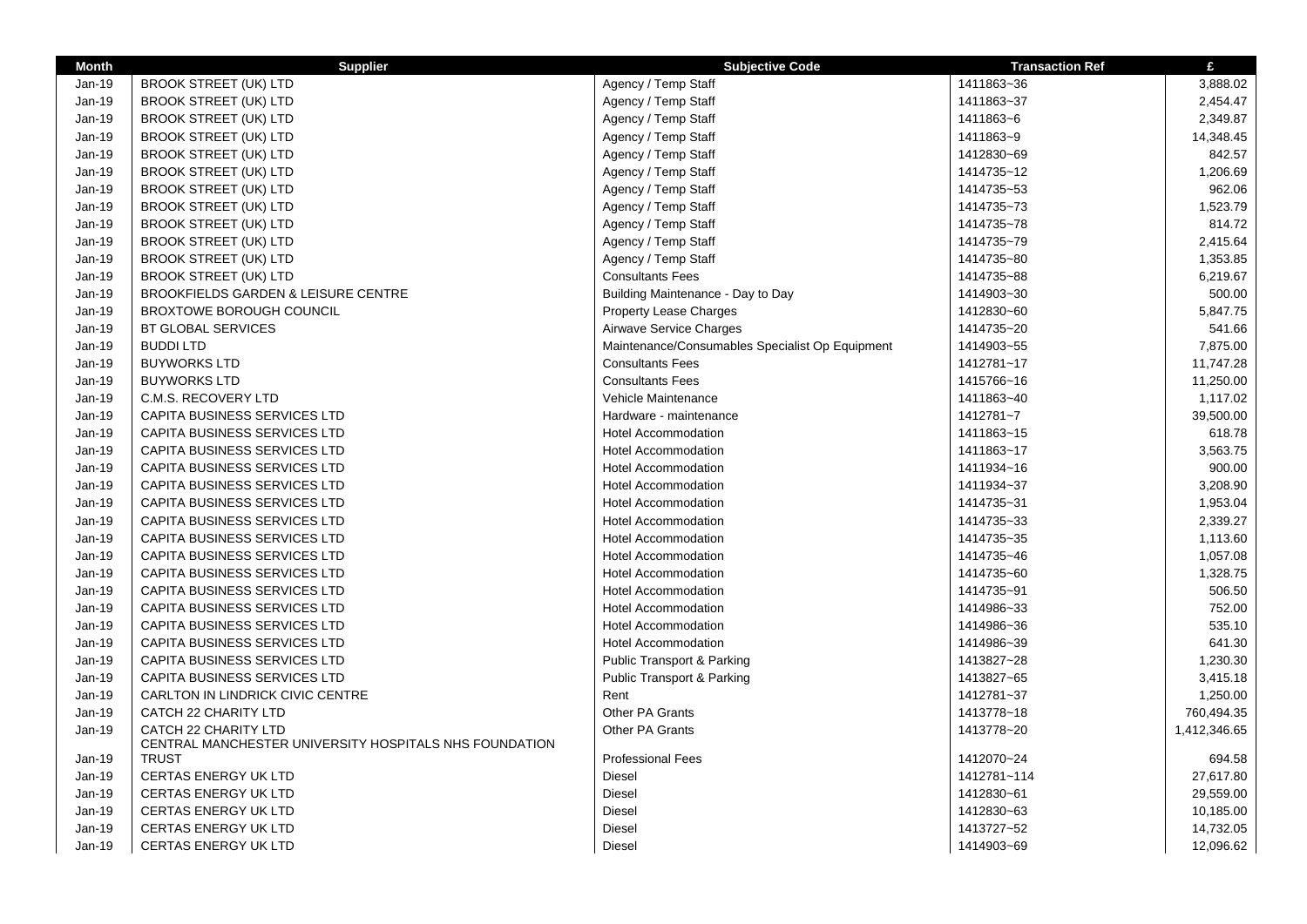| <b>Month</b> | <b>Supplier</b>                      | <b>Subjective Code</b>                          | <b>Transaction Ref</b> | £         |
|--------------|--------------------------------------|-------------------------------------------------|------------------------|-----------|
| Jan-19       | <b>CERTAS ENERGY UK LTD</b>          | <b>Diesel</b>                                   | 1415766~53             | 15,000.00 |
| Jan-19       | <b>CERTERO LTD</b>                   | <b>Systems Development</b>                      | 1412920~8              | 1,440.00  |
| Jan-19       | CHANGE COURSE CONSULTANTS LTD        | <b>External Training Courses</b>                | 1411934~21             | 1,400.00  |
| Jan-19       | <b>CHARLES FELLOWS SUPPLIES LTD</b>  | Clothing & Uniforms                             | 1412781~46             | 660.00    |
| Jan-19       | CHILD RESCUE COALITION EU            | <b>External Training Courses</b>                | 1413727~10             | 1,485.00  |
| Jan-19       | <b>CHRISTINE CUTLAND</b>             | <b>Consultants Fees</b>                         | 1413827~33             | 640.00    |
| Jan-19       | <b>CINTRA LTD</b>                    | <b>Interpreters Fees</b>                        | 1413885~27             | 32,681.40 |
| Jan-19       | <b>CIPFA BUSINESS LTD</b>            | <b>Professional Fees</b>                        | 1413778~26             | 590.00    |
| Jan-19       | CNLR HORIZONS LTD TA CIC             | Counselling                                     | 1415078~52             | 3,599.00  |
| Jan-19       | <b>COLLEGE GARTH LTD</b>             | Police Dogs - Feed/kennelling/vets              | 1413827~10             | 847.58    |
| Jan-19       | COLLEGE OF POLICING                  | <b>External Training Courses</b>                | 1413727~12             | 3,767.00  |
| Jan-19       | <b>COLLEGE OF POLICING</b>           | <b>External Training Courses</b>                | 1413955~17             | 6,037.50  |
| Jan-19       | <b>COLLEGE OF POLICING</b>           | <b>External Training Courses</b>                | 1414735~9              | 2,449.92  |
| Jan-19       | COOLERAID LTD                        | Subsistence                                     | 1412781~12             | 731.60    |
| $Jan-19$     | <b>COONEEN AT WORK LTD</b>           | Clothing & Uniforms                             | 1412028~19             | 10,224.04 |
| Jan-19       | <b>COONEEN AT WORK LTD</b>           | Clothing & Uniforms                             | 1412781~30             | 12,499.98 |
| Jan-19       | <b>CORONA ENERGY</b>                 | Gas                                             | 1411863~14             | 10,080.20 |
| Jan-19       | <b>CORONA ENERGY</b>                 | Gas                                             | 1413827~32             | 12,516.08 |
| Jan-19       | <b>CREST PLANNING LTD</b>            | <b>External Training Courses</b>                | 1412028~17             | 705.00    |
| Jan-19       | <b>CREST PLANNING LTD</b>            | <b>External Training Courses</b>                | 1415984~14             | 675.00    |
| $Jan-19$     | CROWN PET FOODS LTD                  | Police Dogs - Feed/kennelling/vets              | 1411863~4              | 4,178.72  |
| Jan-19       | CROWN PET FOODS LTD                  | Police Dogs - Feed/kennelling/vets              | 1413727~11             | 566.12    |
| Jan-19       | CROWN PET FOODS LTD                  | Police Dogs - Feed/kennelling/vets              | 1413885~12             | 506.40    |
| Jan-19       | <b>CTMI LTD</b>                      | <b>Consultants Fees</b>                         | 1412070~13             | 6,800.00  |
| Jan-19       | <b>CTS RENEWABLES LTD</b>            | <b>Planned PPM Contract</b>                     | 1413778~64             | 1,276.67  |
| Jan-19       | <b>CTS RENEWABLES LTD</b>            | Planned PPM Contract                            | 1413778~65             | 1,221.12  |
| Jan-19       | <b>CU SERVICES LTD</b>               | <b>Internal Training Courses</b>                | 1415984~16             | 17,672.00 |
| Jan-19       | <b>D.TEC INTERNATIONAL LTD</b>       | <b>Other Operational Expenses</b>               | 1414903~49             | 620.00    |
| Jan-19       | DATA PRO IT LTD                      | Hardware - purchase                             | 1414903~12             | 7,149.75  |
| Jan-19       | DATA TECNIX INFORMATION SYSTEMS      | Software Licences                               | 1414986~6              | 2,000.00  |
| Jan-19       | DELL CORPORATION LTD                 | Hardware - purchase                             | 1413885~11             | 1,436.90  |
| Jan-19       | DFP SERVICES LTD                     | <b>Annual Servicing</b>                         | 1412781~86             | 22,190.92 |
| Jan-19       | DFP SERVICES LTD                     | <b>Planned Maintenance</b>                      | 1413955~25             | 521.17    |
| Jan-19       | DFP SERVICES LTD                     | Reactive Maintenance                            | 1412781~79             | 500.00    |
| Jan-19       | DG PRIVATE HIRE LTD                  | <b>Public Transport &amp; Parking</b>           | 1412781~69             | 1,036.84  |
| Jan-19       | DIMENSION DATA COMMUNICATIONS UK LTD | <b>Consultants Fees</b>                         | 1414903~32             | 19,800.00 |
| Jan-19       | DOCUMATION SOFTWARE LTD              | Software Licences                               | 1414903~61             | 24,000.09 |
| $Jan-19$     | DR ROGER DG MALCOMSON                | <b>Collaboration service</b>                    | 1413827~79             | 2,700.00  |
| $Jan-19$     | DR ROGER DG MALCOMSON                | <b>Pathologists Fees</b>                        | 1411863~27             | 2,612.00  |
| $Jan-19$     | <b>DSG RETAIL LTD</b>                | Maintenance/Consumables Specialist Op Equipment | 1415078~9              | 987.00    |
| Jan-19       | <b>EAST MIDLANDS RFCA</b>            | Hire of Rooms/Premises                          | 1412920~65             | 1,000.00  |
| Jan-19       | <b>EASTWOOD TOWN COUNCIL</b>         | Electricity                                     | 1411934~41             | 719.39    |
| Jan-19       | EDF ENERGY CUSTOMERS PLC             | Electricity                                     | 1412830~30             | 1,031.22  |
| Jan-19       | EDF ENERGY CUSTOMERS PLC             | Electricity                                     | 1412830~33             | 3,854.29  |
| Jan-19       | EDF ENERGY CUSTOMERS PLC             | Electricity                                     | 1412830~34             | 4,195.12  |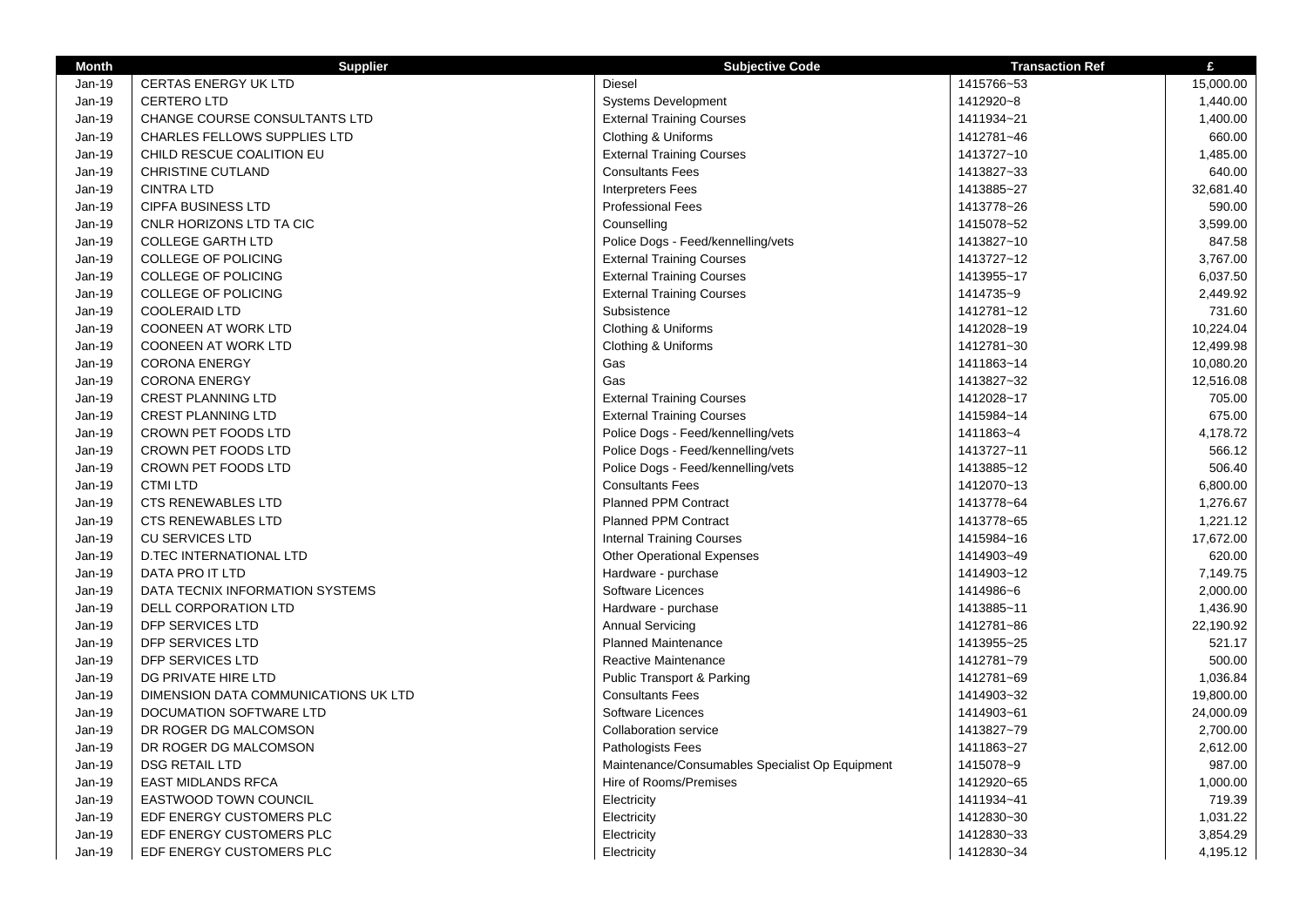| <b>Month</b> | <b>Supplier</b>                    | <b>Subjective Code</b>                          | <b>Transaction Ref</b> | £         |
|--------------|------------------------------------|-------------------------------------------------|------------------------|-----------|
| Jan-19       | EDF ENERGY CUSTOMERS PLC           | Electricity                                     | 1412870~41             | 60,274.38 |
| $Jan-19$     | <b>EDGAR BROTHERS</b>              | Firearms & Supplies                             | 1412028~34             | 549.00    |
| $Jan-19$     | <b>EDGAR BROTHERS</b>              | Firearms & Supplies                             | 1412920~37             | 1,110.00  |
| Jan-19       | ELLIOTT GROUP LTD                  | <b>Professional Fees</b>                        | 1412830~73             | 1,701.52  |
| $Jan-19$     | ELLIOTT GROUP LTD                  | <b>Professional Fees</b>                        | 1415766~58             | 4,083.64  |
| $Jan-19$     | ENTERPRISE RENT-A-CAR (UK) LTD     | Hire of Transport - Operational                 | 1412719~25             | 504.00    |
| $Jan-19$     | ENTERPRISE RENT-A-CAR (UK) LTD     | Hire of Transport - Operational                 | 1412830~46             | 712.32    |
| $Jan-19$     | ENTERPRISE RENT-A-CAR (UK) LTD     | Hire of Transport - Operational                 | 1412870~53             | 3,205.80  |
| Jan-19       | ENTERPRISE RENT-A-CAR (UK) LTD     | Hire of Transport - Operational                 | 1414903~44             | 592.40    |
| $Jan-19$     | ENTERPRISE RENT-A-CAR (UK) LTD     | Hire of Transport - Operational                 | 1414986~26             | 1,798.72  |
| $Jan-19$     | <b>ENVA ENGLAND LTD</b>            | <b>Waste Disposal</b>                           | 1412070~18             | 768.71    |
| Jan-19       | <b>ENVA ENGLAND LTD</b>            | <b>Waste Disposal</b>                           | 1412719~18             | 933.71    |
| $Jan-19$     | <b>ENVA ENGLAND LTD</b>            | <b>Waste Disposal</b>                           | 1412719~22             | 638.10    |
| Jan-19       | ENVIROENERGY (NOTTINGHAM) LTD      | Electricity                                     | 1412830~41             | 5,595.15  |
| $Jan-19$     | <b>EPPERSTONE RIFLE RANGE</b>      | Rent                                            | 1412781~36             | 2,500.00  |
| Jan-19       | ERNST AND YOUNG LLP                | <b>Professional Fees</b>                        | 1415984~13             | 590.00    |
| $Jan-19$     | EUROFINS FORENSIC SERVICES LTD     | <b>Forensic Analysis</b>                        | 1412028~13             | 1,148.00  |
| Jan-19       | EUROTECH ENVIRONMENTAL LTD         | Reactive Maintenance                            | 1413727~43             | 525.00    |
| $Jan-19$     | <b>EVERYTHING EVERYWHERE LTD</b>   | Mobile Phone Call Charges & Contract Cost       | 1412719~34             | 2,404.28  |
| $Jan-19$     | EVERYTHING EVERYWHERE LTD          | Mobile Phone Call Charges & Contract Cost       | 1412719~8              | 9,059.28  |
| $Jan-19$     | <b>EXPERIAN LTD</b>                | Searches                                        | 1411934~34             | 4,411.18  |
| $Jan-19$     | <b>EXPERIAN LTD</b>                | Searches                                        | 1411934~50             | 4,387.18  |
| $Jan-19$     | <b>EXPERIAN LTD</b>                | Searches                                        | 1414735~90             | 4,387.18  |
| $Jan-19$     | <b>EXPERIAN LTD</b>                | Software Licences                               | 1411934~26             | 1,337.08  |
| $Jan-19$     | FISHER HARGREAVES PROCTOR LTD      | Service Charge                                  | 1412870~43             | 4,293.74  |
| $Jan-19$     | <b>FONEFUNSHOP LTD</b>             | <b>Other Operational Expenses</b>               | 1413778~28             | 966.37    |
| $Jan-19$     | <b>FORENSIC VIDEO SERVICES LTD</b> | Maintenance/Consumables Specialist Op Equipment | 1413955~51             | 1,900.00  |
| $Jan-19$     | <b>GEDLING BOROUGH COUNCIL</b>     | Rent                                            | 1412781~23             | 5,000.00  |
| $Jan-19$     | <b>GLIDER DIGITAL LTD</b>          | Web Infrastructure                              | 1412781~93             | 11,976.40 |
| $Jan-19$     | <b>GMK LTD</b>                     | Clothing & Uniforms                             | 1412830~27             | 1,320.00  |
| $Jan-19$     | <b>GOODMAN RAY SOLICITORS</b>      | Other Fees                                      | 1414792~47             | 982.50    |
| $Jan-19$     | HAMPSONS RECOVERY                  | Vehicle Recovery Costs                          | 1413827~17             | 15,096.00 |
| Jan-19       | HANDS FREE COMPUTING LTD           | <b>Tuition Fees</b>                             | 1413955~52             | 1,152.00  |
| $Jan-19$     | HANSON ANIMAL DOCTOR LTD           | Stray Animals (maintenance costs)               | 1415984~10             | 1,401.47  |
| $Jan-19$     | HAYS SPECIALIST RECRUITMENT LTD    | Agency / Temp Staff                             | 1411934~7              | 1,414.90  |
| $Jan-19$     | HAYS SPECIALIST RECRUITMENT LTD    | Agency / Temp Staff                             | 1412070~11             | 1,414.90  |
| $Jan-19$     | HM REVENUE & CUSTOMS               | Apprentice Levy                                 | 1411934~40             | 47,284.00 |
| $Jan-19$     | <b>HMCTS</b>                       | <b>Other Partnerships</b>                       | 1412920~41             | 8,883.16  |
| $Jan-19$     | <b>HMCTS</b>                       | <b>Other Partnerships</b>                       | 1414735~57             | 9,843.49  |
| $Jan-19$     | <b>ICE WATCH LTD</b>               | Gritting                                        | 1414903~25             | 732.00    |
| Jan-19       | <b>ICE WATCH LTD</b>               | Gritting                                        | 1415078~20             | 2,965.00  |
| $Jan-19$     | <b>IMARA</b>                       | Other PA Grants                                 | 1413778~77             | 6,365.76  |
| $Jan-19$     | <b>INFORMATION BY DESIGN LTD</b>   | Specific Grants awarded                         | 1413827~77             | 8,000.00  |
| $Jan-19$     | INFRA-TECH FORENSICS (AUDIO) LTD   | <b>Professional Fees</b>                        | 1415766~39             | 9,022.00  |
| $Jan-19$     | INSIGHT DIRECT (UK) LTD            | Hardware - purchase                             | 1412920~6              | 817.50    |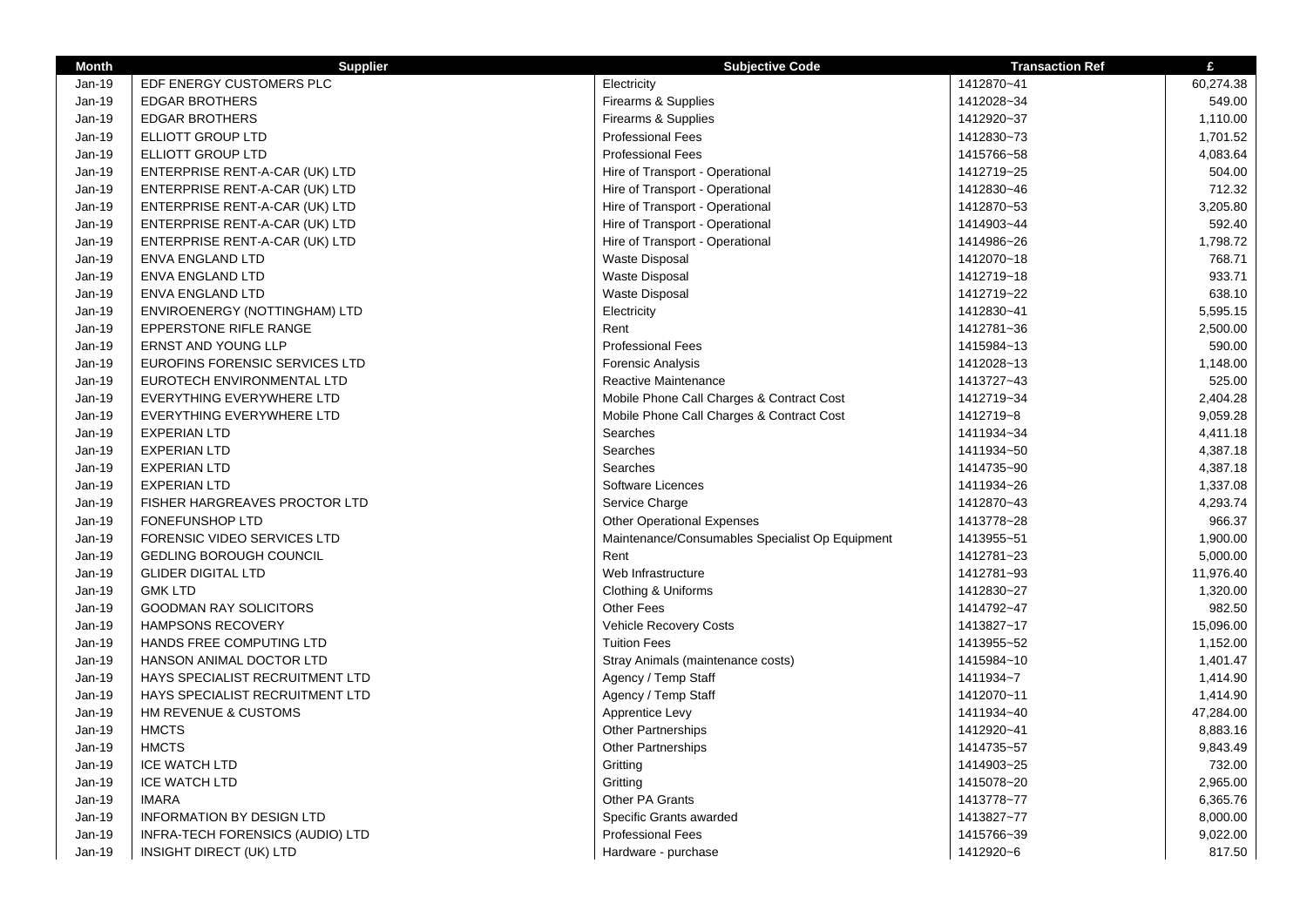| <b>Month</b>  | <b>Supplier</b>                                     | <b>Subjective Code</b>                          | <b>Transaction Ref</b> | £            |
|---------------|-----------------------------------------------------|-------------------------------------------------|------------------------|--------------|
| Jan-19        | INSIGHT DIRECT (UK) LTD                             | Other IT Costs                                  | 1413827~8              | 891.00       |
| Jan-19        | <b>INTRAMARK LTD</b>                                | Other IT Costs                                  | 1411934~49             | 5,407.50     |
| <b>Jan-19</b> | IRM UK STRATEGIC IT TRAINING LTD                    | <b>External Training Courses</b>                | 1413885~24             | 1,245.00     |
| Jan-19        | <b>IRON MOUNTAIN (UK) LTD</b>                       | Storage                                         | 1412830~64             | 9,953.53     |
| Jan-19        | J SCOTT T/A TWO WHEELS TRAINING                     | <b>External Training Courses</b>                | 1412070~9              | 4,800.00     |
| Jan-19        | <b>JACKSON LIFT SERVICES LTD</b>                    | Fixtures & Fittings                             | 1413778~12             | 952.00       |
| Jan-19        | <b>JACKSON LIFT SERVICES LTD</b>                    | <b>Planned PPM Contract</b>                     | 1414903~64             | 3,356.00     |
| Jan-19        | <b>JACKSONS RECOVERY LTD</b>                        | <b>Vehicle Recovery Costs</b>                   | 1415078~15             | 32,195.00    |
| <b>Jan-19</b> | <b>JOHN GOSS</b>                                    | <b>Legal Costs</b>                              | 1414903~16             | 600.00       |
| Jan-19        | <b>JOHN GOSS</b>                                    | <b>Legal Costs</b>                              | 1414986~12             | 600.00       |
| Jan-19        | JOSEPH MERRITT GROUP PLC                            | Planned Maintenance                             | 1415984~12             | 925.00       |
| <b>Jan-19</b> | <b>JULIAN ALLSOP</b>                                | <b>Legal Costs</b>                              | 1413727~17             | 10,000.00    |
| Jan-19        | KIER BUSINESS SERVICES LTD                          | <b>Professional Fees</b>                        | 1413885~29             | 17,854.00    |
| Jan-19        | KINGS SECURITY SYSTEMS LTD                          | <b>Planned Maintenance</b>                      | 1415984~12             | 3,706.00     |
| Jan-19        | KINGS SECURITY SYSTEMS LTD                          | Reactive Maintenance                            | 1412070~27             | 590.00       |
| <b>Jan-19</b> | KONICA MINOLTA BUSINESS SOLUTIONS (UK) LTD          | Photocopier Machines Running Costs              | 1413778~22             | 759.98       |
| Jan-19        | <b>LAND REGISTRY</b>                                | <b>Legal Costs</b>                              | 1412870~36             | 20,500.00    |
| Jan-19        | <b>LAND REGISTRY</b>                                | <b>Legal Costs</b>                              | 1414903~16             | 540.00       |
| Jan-19        | LIGHTFOOT SOLUTIONS UK LTD                          | Software Licences                               | 1412028~8              | 23,699.00    |
| Jan-19        | <b>LION LABORATORIES LTD</b>                        | Maintenance/Consumables Specialist Op Equipment | 1412781~8              | 8,644.00     |
| Jan-19        | <b>MACOI LTD</b>                                    | Furniture                                       | 1413727~44             | 715.56       |
| Jan-19        | <b>MACOI LTD</b>                                    | Furniture                                       | 1413778~23             | 3,195.00     |
| Jan-19        | <b>MACOI LTD</b>                                    | Furniture                                       | 1415766~21             | 726.34       |
| Jan-19        | <b>MACOI LTD</b>                                    | Furniture                                       | 1415766~47             | 957.60       |
|               |                                                     |                                                 |                        |              |
| Jan-19        | <b>MACOI LTD</b>                                    | Furniture                                       | 1415984~41             | 3,760.00     |
| Jan-19        | MANSFIELD DISTRICT COUNCIL                          | Rent                                            | 1413827~67             | 4,243.75     |
| Jan-19        | <b>MARTIN BROWN</b>                                 | <b>Consultants Fees</b>                         | 1414903~32             | 700.00       |
| Jan-19        | <b>MAZARS LLP</b>                                   | <b>Internal Audit Fee</b>                       | 1413955~29             | 11,121.00    |
| Jan-19        | MEDICAL GAS SOLUTIONS LTD                           | First Aid Equipment / Consumables               | 1413955~66             | 671.61       |
| Jan-19        | MEDICAL GAS SOLUTIONS LTD                           | <b>Other Medical Costs</b>                      | 1413955~54             | 838.80       |
| Jan-19        | MEHLER VARIO SYSTEM GMBH                            | Clothing & Uniforms                             | 1414792~35             | 710.00       |
| Jan-19        | MITIE GROUP PLC                                     | Police Surgeons / Clinicians                    | 1412781~32             | 1,126,324.33 |
| Jan-19        | <b>MIVEN LTD</b>                                    | Service Charge                                  | 1412028~29             | 178,993.29   |
| Jan-19        | MULTI PACKAGING SOLUTIONS                           | <b>Other Operational Expenses</b>               | 1412719~15             | 2,368.00     |
| Jan-19        | NATIONAL CRIME AGENCY                               | <b>External Training Courses</b>                | 1414986~38             | 524.00       |
| Jan-19        | NATIONAL FOOTBALL CENTRE T/A HILTON ST GEORGES PARK | <b>Hotel Accommodation</b>                      | 1414986~30             | 687.50       |
| Jan-19        | NATIONAL MONITORING                                 | Covert Alarms Installation & Monitoring         | 1415766~50             | 3,192.28     |
| Jan-19        | NATIONAL MONITORING                                 | <b>Intruder Alarms</b>                          | 1412028~35             | 3,192.28     |
| Jan-19        | <b>NCC GROUP</b>                                    | Other IT Costs                                  | 1415078~36             | 630.00       |
| Jan-19        | <b>NCC PENSION FUND</b>                             | Pension Strain                                  | 1413955~43             | 21,794.43    |
| Jan-19        | NEOPOST LTD                                         | Mobile Phone Call Charges & Contract Cost       | 1413778~51             | 8,972.40     |
| Jan-19        | <b>NIELSEN CHEMICALS</b>                            | Vehicle Cleaning                                | 1414735~76             | 500.00       |
| Jan-19        | NIGHTSEARCHER LTD                                   | <b>Fixtures &amp; Fittings</b>                  | 1414903~59             | 1,509.70     |
| Jan-19        | NMK BUSINESS SOLUTIONS LTD                          | <b>Professional Fees</b>                        | 1415078~31             | 600.00       |
| Jan-19        | NORTHGATE PUBLIC SERVICES (UK) LTD                  | <b>Systems Development</b>                      | 1415766~11             | 1,250.00     |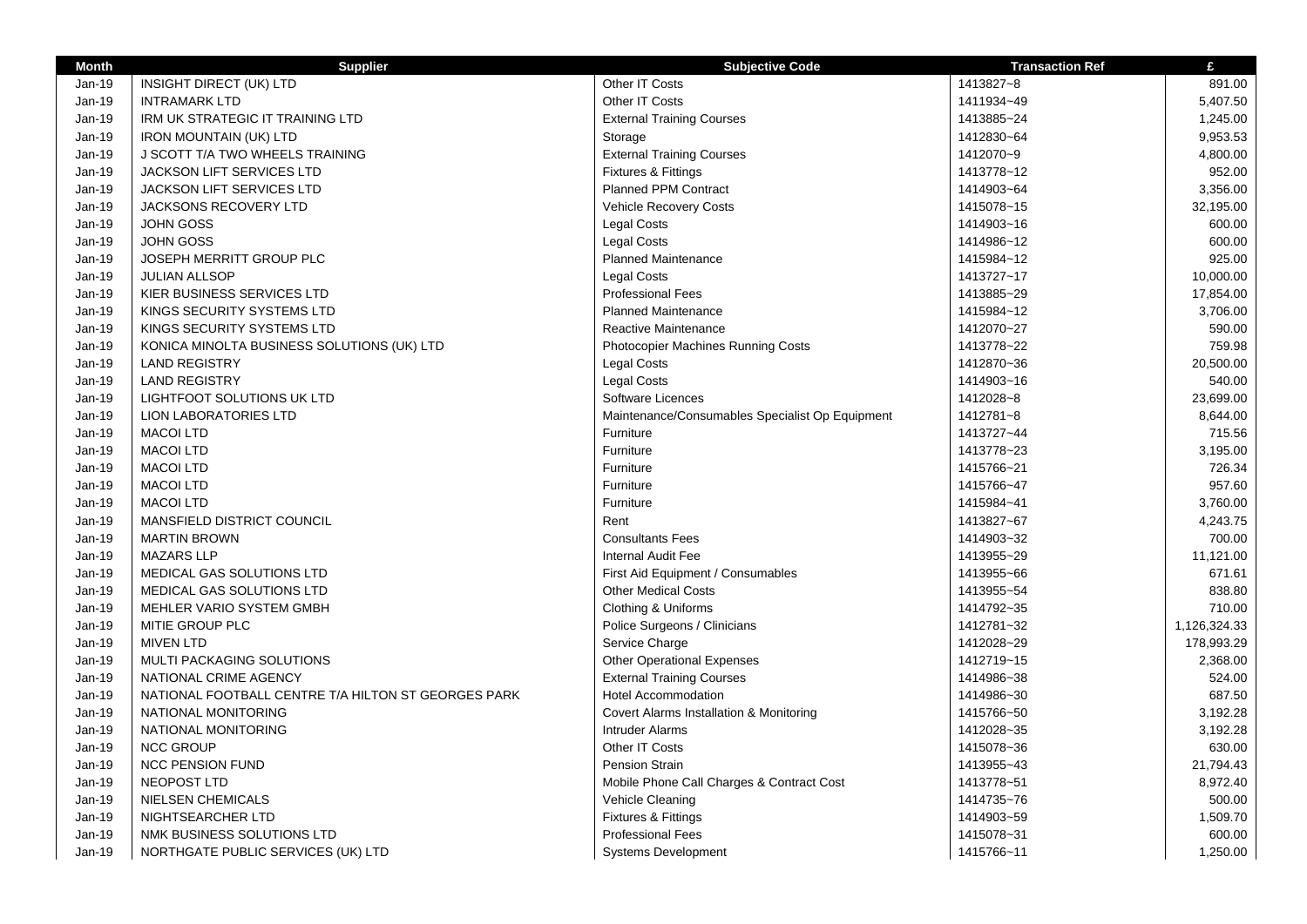| <b>Month</b> | <b>Supplier</b>                                       | <b>Subjective Code</b>                  | <b>Transaction Ref</b> | £          |
|--------------|-------------------------------------------------------|-----------------------------------------|------------------------|------------|
| Jan-19       | NOTTINGHAM CITY COUNCIL                               | Other PA Grants                         | 1413778~18             | 294,779.00 |
| Jan-19       | NOTTINGHAM CITY COUNCIL                               | Other PA Grants                         | 1415766~19             | 213,809.00 |
| Jan-19       | NOTTINGHAM CITY COUNCIL                               | Other PA Grants                         | 1415766~20             | 80,970.00  |
| Jan-19       | NOTTINGHAM CITY COUNCIL                               | Public Transport & Parking              | 1414903~67             | 900.00     |
| Jan-19       | NOTTINGHAM CITY COUNCIL                               | Rent                                    | 1415766~26             | 2,342.40   |
| Jan-19       | NOTTINGHAM LIBERAL SYNAGOGUE                          | <b>Other Partnerships</b>               | 1415766~28             | 1,085.00   |
| Jan-19       | NOTTINGHAMSHIRE AND CITY OF NOTTINGHAM FIRE AUTHORITY | Planned Maintenance                     | 1412920~16             | 5,126.49   |
| Jan-19       | NOTTINGHAMSHIRE COUNTY COUNCIL                        | Other PA Grants                         | 1415766~65             | 81,356.99  |
| Jan-19       | NOTTINGHAMSHIRE COUNTY COUNCIL                        | Other PA Grants                         | 1415766~66             | 70,200.25  |
| Jan-19       | NOTTINGHAMSHIRE COUNTY COUNCIL                        | Other PA Grants                         | 1415766~67             | 47,173.75  |
| Jan-19       | NRA ROOFING & FLOORING SERVICES LTD                   | <b>Fees Planned</b>                     | 1412830~57             | 5,986.00   |
| Jan-19       | ORBIS PROTECT LTD                                     | <b>Decontamination Costs</b>            | 1411863~38             | 530.00     |
| Jan-19       | ORBIS PROTECT LTD                                     | <b>Decontamination Costs</b>            | 1412870~75             | 1,380.00   |
| Jan-19       | ORBIS PROTECT LTD                                     | Reactive Maintenance                    | 1412870~57             | 3,000.00   |
| Jan-19       | ORBIS PROTECT LTD                                     | Vehicle Cleaning                        | 1412870~12             | 555.00     |
| Jan-19       | <b>ORBIS PROTECT LTD</b>                              | Vehicle Cleaning                        | 1412870~61             | 500.00     |
| Jan-19       | ORBIS PROTECT LTD                                     | Vehicle Cleaning                        | 1412870~65             | 520.00     |
| Jan-19       | ORCHID CELLMARK LTD                                   | <b>DNA Sampling</b>                     | 1411934~11             | 3,627.25   |
| Jan-19       | <b>OXFORD UNIVERSITY PRESS</b>                        | <b>Books &amp; Publications</b>         | 1412781~75             | 675.00     |
| Jan-19       | <b>OXFORD UNIVERSITY PRESS</b>                        | <b>Books &amp; Publications</b>         | 1412830~55             | 1,687.50   |
| Jan-19       | PARAMO LTD                                            | Clothing & Uniforms                     | 1413827~40             | 1,056.00   |
| Jan-19       | PERFECT CIRCLE JV LTD                                 | <b>Fees Planned</b>                     | 1412719~43             | 7,592.22   |
| Jan-19       | PERSONNEL HYGIENE SERVICES LTD                        | <b>Clinical Waste</b>                   | 1413778~49             | 2,374.78   |
| Jan-19       | PERSONNEL HYGIENE SERVICES LTD                        | <b>Planned PPM Contract</b>             | 1413778~60             | 987.80     |
| Jan-19       | POLICE AND CRIME COMMISSIONER FOR DERBYSHIRE          | <b>Legal Costs</b>                      | 1413778~14             | 3,538.00   |
| Jan-19       | POLICE AND CRIME COMMISSIONER FOR LINCOLNSHIRE        | Other IT Costs                          | 1414903~79             | 3,858.85   |
| Jan-19       | POLICE AND CRIME COMMISSIONER FOR WEST YORKSHIRE      | <b>Collaboration service</b>            | 1413778~30             | 529,019.00 |
| Jan-19       | POLICE CRIME PREVENTION INITIATIVES LTD               | Covert Alarms Installation & Monitoring | 1413778~63             | 552.00     |
| Jan-19       | POST OFFICE LTD                                       | Road Fund Licences                      | 1412070~31             | 1,115.00   |
| Jan-19       | PRAECEDO BUSINESS SOLUTIONS LTD                       | <b>Consultants Fees</b>                 | 1412719~41             | 11,120.00  |
| Jan-19       | PREMIER PETS HOTEL                                    | Police Dogs - Feed/kennelling/vets      | 1415078~11             | 2,179.64   |
| Jan-19       | <b>PROF S AL-SARRAJ</b>                               | Pathologists Fees                       | 1413727~46             | 2,200.00   |
| Jan-19       | PTSG ELECTRICAL SERVICES LTD                          | <b>Annual Servicing</b>                 | 1413778~62             | 575.00     |
| Jan-19       | RELIANCE HIGH TECH LTD                                | <b>Annual Servicing</b>                 | 1414735~63             | 29,156.79  |
| Jan-19       | RELIANCE HIGH TECH LTD                                | Building Maintenance - Day to Day       | 1413727~25             | 600.00     |
| Jan-19       | RELIANCE HIGH TECH LTD                                | <b>Planned Maintenance</b>              | 1413727~36             | 731.90     |
| Jan-19       | RELIANCE HIGH TECH LTD                                | <b>Planned Maintenance</b>              | 1415984~40             | 1,813.52   |
| Jan-19       | RELIANCE HIGH TECH LTD                                | <b>Planned PPM Contract</b>             | 1413727~48             | 3,378.10   |
| Jan-19       | RELIANCE HIGH TECH LTD                                | Reactive Maintenance                    | 1411934~23             | 13,094.36  |
| $Jan-19$     | RELIANCE HIGH TECH LTD                                | <b>Reactive Maintenance</b>             | 1413727~41             | 646.60     |
| Jan-19       | RICHFORD MOTOR SERVICES LTD                           | <b>Vehicle Recovery Costs</b>           | 1413827~17             | 76,002.00  |
| Jan-19       | <b>RIMINI STREET INC</b>                              | <b>Systems Development</b>              | 1412870~13             | 40,790.00  |
| Jan-19       | ROYAL MAIL GROUP PLC                                  | Postage Costs                           | 1412830~54             | 1,484.92   |
| Jan-19       | ROYAL MAIL GROUP PLC                                  | Postage Costs                           | 1412870~56             | 4,641.01   |
| Jan-19       | ROYAL MAIL GROUP PLC                                  | Postage Costs                           | 1413778~47             | 4,641.01   |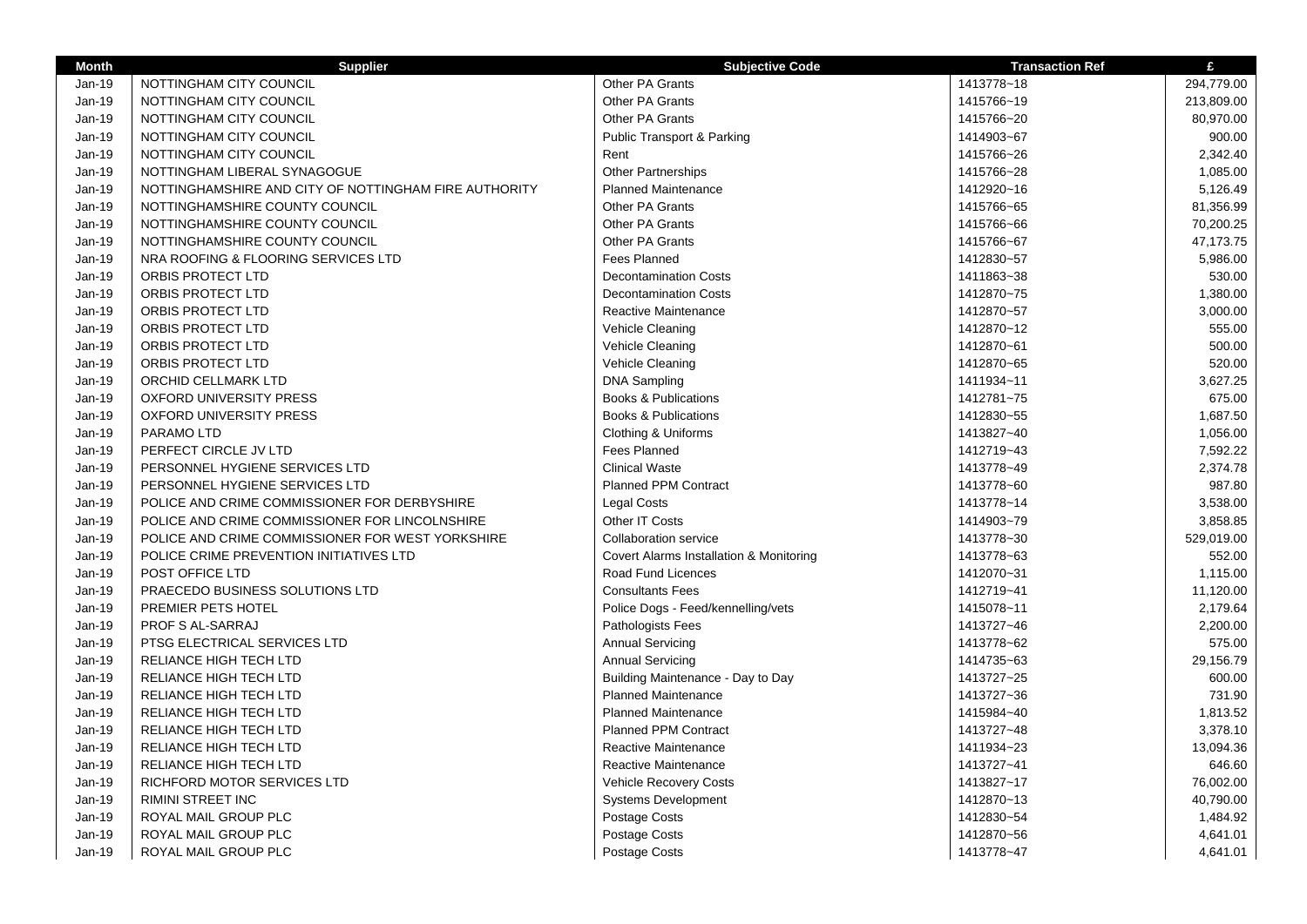| <b>Month</b>  | <b>Supplier</b>                            | <b>Subjective Code</b>                    | <b>Transaction Ref</b> | £          |
|---------------|--------------------------------------------|-------------------------------------------|------------------------|------------|
| Jan-19        | ROYAL MAIL GROUP PLC                       | Postage Costs                             | 1413885~28             | 2,931.96   |
| Jan-19        | ROYAL MAIL GROUP PLC                       | Postage Costs                             | 1414903~51             | 2,824.12   |
| Jan-19        | RUSHCLIFFE BOROUGH COUNCIL                 | <b>Professional Fees</b>                  | 1414903~75             | 9,456.00   |
| Jan-19        | <b>RYMAN LTD</b>                           | Furniture                                 | 1413727~53             | 796.56     |
| $Jan-19$      | SCOTTISH POLICE SERVICES AUTHORITY         | <b>External Training Courses</b>          | 1412028~9              | 4,227.57   |
| Jan-19        | <b>SECOND ELEMENT LTD</b>                  | <b>Annual Servicing</b>                   | 1414986~35             | 1,374.00   |
| Jan-19        | <b>SERCOLTD</b>                            | <b>External Training Courses</b>          | 1413727~12             | 2,562.50   |
| Jan-19        | SHARPLINE DECORATORS LTD                   | Reactive Maintenance                      | 1413827~49             | 1,008.00   |
| <b>Jan-19</b> | SHB HIRE LTD                               | Hire of Transport - Operational           | 1412830~74             | 1,204.55   |
| Jan-19        | SHIRE PROFESSIONAL CHARTERED PSYCHOLOGISTS | Recruitment relocation cost               | 1413778~71             | 570.60     |
| Jan-19        | <b>SHRED STATION LTD</b>                   | <b>Confidential Waste</b>                 | 1414903~26             | 569.50     |
| Jan-19        | SLATER ELECTRICAL SERVICES LTD             | Building Maintenance - Day to Day         | 1412781~40             | 526.09     |
| $Jan-19$      | SLATER ELECTRICAL SERVICES LTD             | <b>Planned Maintenance</b>                | 1414986~43             | 717.20     |
| Jan-19        | SLATER ELECTRICAL SERVICES LTD             | Reactive Maintenance                      | 1412781~54             | 899.51     |
| $Jan-19$      | SOFTWARE BOX LTD                           | Software Licences                         | 1413827~7              | 8,687.44   |
| Jan-19        | SOLO SERVICE GROUP LTD                     | <b>Contract Cleaning</b>                  | 1411934~13             | 45,044.00  |
| Jan-19        | SONIC COMMUNICATIONS (INTERNATIONAL) LTD   | <b>Other Operational Expenses</b>         | 1413727~59             | 930.00     |
| Jan-19        | SONIC COMMUNICATIONS (INTERNATIONAL) LTD   | <b>Telephony Equipment</b>                | 1415871~10             | 1,980.00   |
| Jan-19        | SOUTHWELL TOWN COUNCIL                     | Rent                                      | 1413955~55             | 3,740.00   |
| Jan-19        | SP SERVICES UK LTD                         | <b>Other Medical Costs</b>                | 1412830~77             | 1,531.65   |
| $Jan-19$      | <b>SPACEWISE</b>                           | <b>Other Operational Expenses</b>         | 1412719~26             | 1,209.00   |
| Jan-19        | ST JOHN AMBULANCE                          | <b>External Training Courses</b>          | 1413955~61             | 2,000.00   |
| $Jan-19$      | ST JOHN AMBULANCE                          | Hire of Rooms/Premises                    | 1413955~63             | 2,500.00   |
| Jan-19        | STARTRAQ (UK) LTD                          | Software Licences                         | 1412830~44             | 89,492.50  |
| Jan-19        | STARTRAQ (UK) LTD                          | Software Licences                         | 1412870~52             | 2,387.66   |
| Jan-19        | SUNTOP BOARDING KENNELS                    | Stray Animals (maintenance costs)         | 1412781~21             | 27,365.00  |
| Jan-19        | <b>T &amp; S HEATING LTD</b>               | Reactive Maintenance                      | 1414735~58             | 591.00     |
| Jan-19        | TELEPHONE TECHNOLOGY LTD                   | Mobile Phone Call Charges & Contract Cost | 1411934~8              | 1,586.40   |
| Jan-19        | TELE-PRODUCTS LTD                          | <b>Planned Maintenance</b>                | 1412870~45             | 520.00     |
| Jan-19        | TELE-TRAFFIC (UK) LTD                      | <b>Specialist Operational Equipment</b>   | 1412830~39             | 1,698.00   |
| Jan-19        | THE ALBERT HALL (NOTTINGHAM) LTD           | <b>External Training Courses</b>          | 1414735~56             | 2,245.50   |
| $Jan-19$      | THE APPROPRIATE ADULT SERVICE LTD          | <b>Witness Expenses</b>                   | 1412070~29             | 6,012.50   |
| Jan-19        | THE INSTITUTE OF RISK MANAGEMENT           | <b>External Training Courses</b>          | 1412830~8              | 1,995.00   |
| Jan-19        | THE INVESTIGATOR                           | <b>External Training Courses</b>          | 1413885~36             | 545.00     |
| Jan-19        | THE INVESTIGATOR                           | <b>External Training Courses</b>          | 1414735~9              | 1,590.00   |
| Jan-19        | THEBIGWORD INTERPRETING SERVICES LTD       | <b>Interpreters Fees</b>                  | 1412830~48             | 2,731.04   |
| Jan-19        | UK TOOL HIRE LTD                           | Hire of Transport - Operational           | 1412920~62             | 550.00     |
| Jan-19        | UNIVERSITY HOSPITALS OF LEICESTER NHST     | Pathologists Fees                         | 1412830~43             | 743.20     |
| Jan-19        | UNIVERSITY HOSPITALS OF LEICESTER NHST     | Pathologists Fees                         | 1412830~59             | 862.56     |
| $Jan-19$      | UNIVERSITY OF LEICESTER                    | Pathologists Fees                         | 1413778~53             | 600.00     |
| Jan-19        | <b>VENSON NOTTS LTD</b>                    | Upkeep of Transport & Plant               | 1413827~56             | 34,075.70  |
| Jan-19        | <b>VENSON NOTTS LTD</b>                    | <b>Vehicle Repairs</b>                    | 1413827~48             | 3,380.64   |
| Jan-19        | <b>VENSON NOTTS LTD</b>                    | Venson DSAF                               | 1413827~59             | 101,175.93 |
| Jan-19        | <b>VENSON NOTTS LTD</b>                    | Venson PPM                                | 1413827~57             | 122,072.89 |
| Jan-19        | VEOLIA ENVIRONMENTAL SERVICES (UK) LTD     | <b>Waste Disposal</b>                     | 1414735~30             | 3,747.01   |